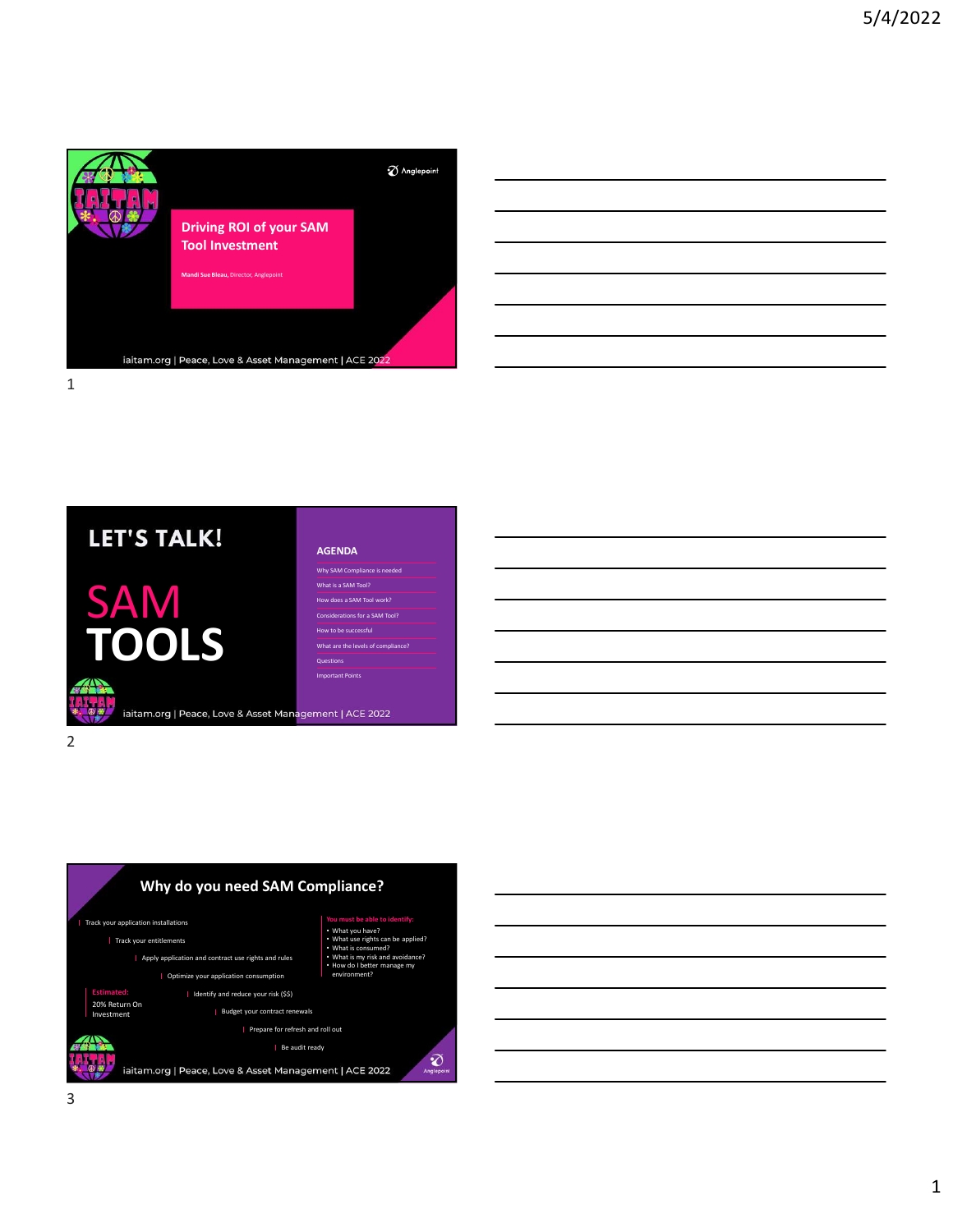









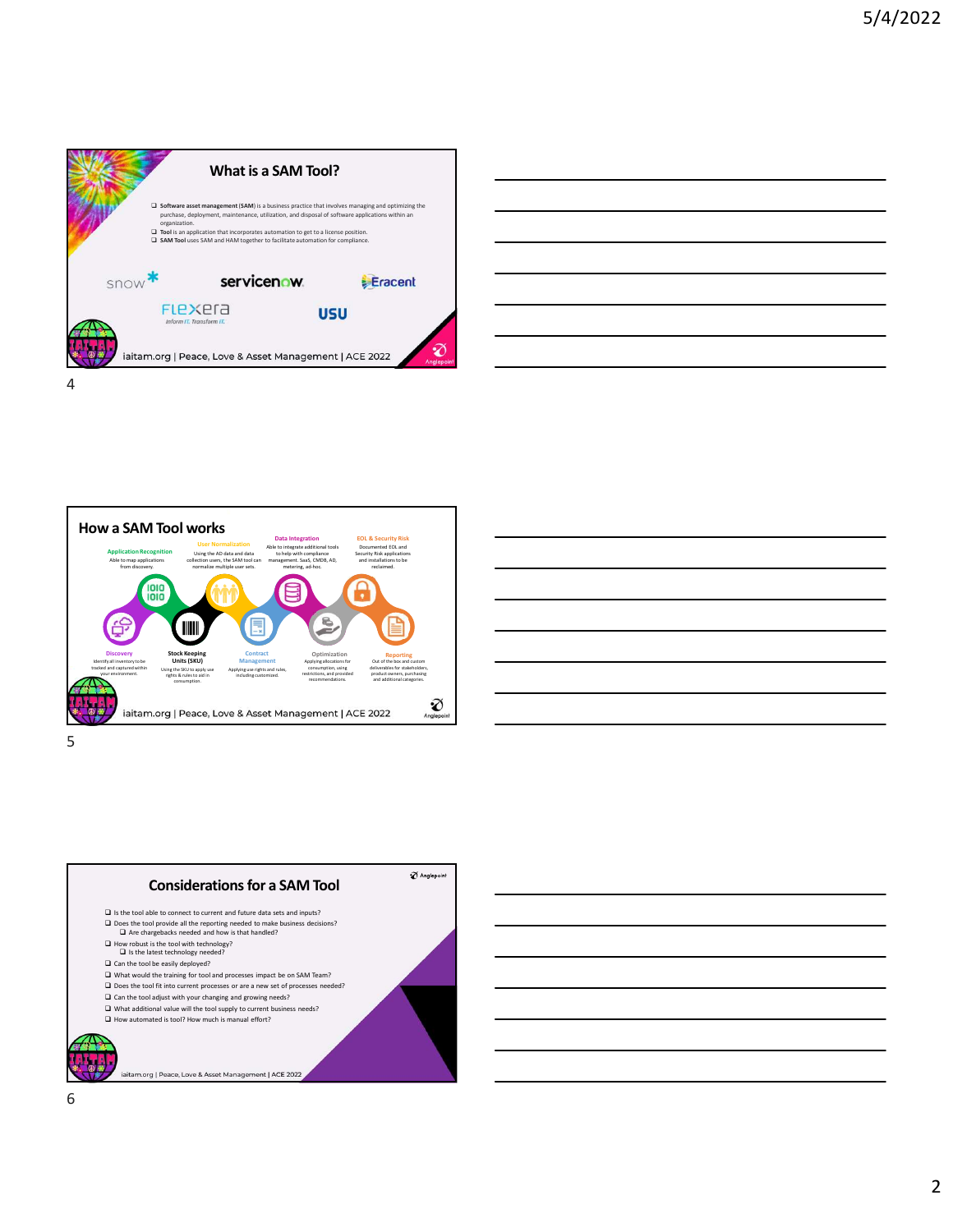



| <u> Andreas Andreas Andreas Andreas Andreas Andreas Andreas Andreas Andreas Andreas Andreas Andreas Andreas Andr</u> |  |  |
|----------------------------------------------------------------------------------------------------------------------|--|--|
|                                                                                                                      |  |  |
|                                                                                                                      |  |  |
|                                                                                                                      |  |  |
|                                                                                                                      |  |  |
|                                                                                                                      |  |  |
|                                                                                                                      |  |  |